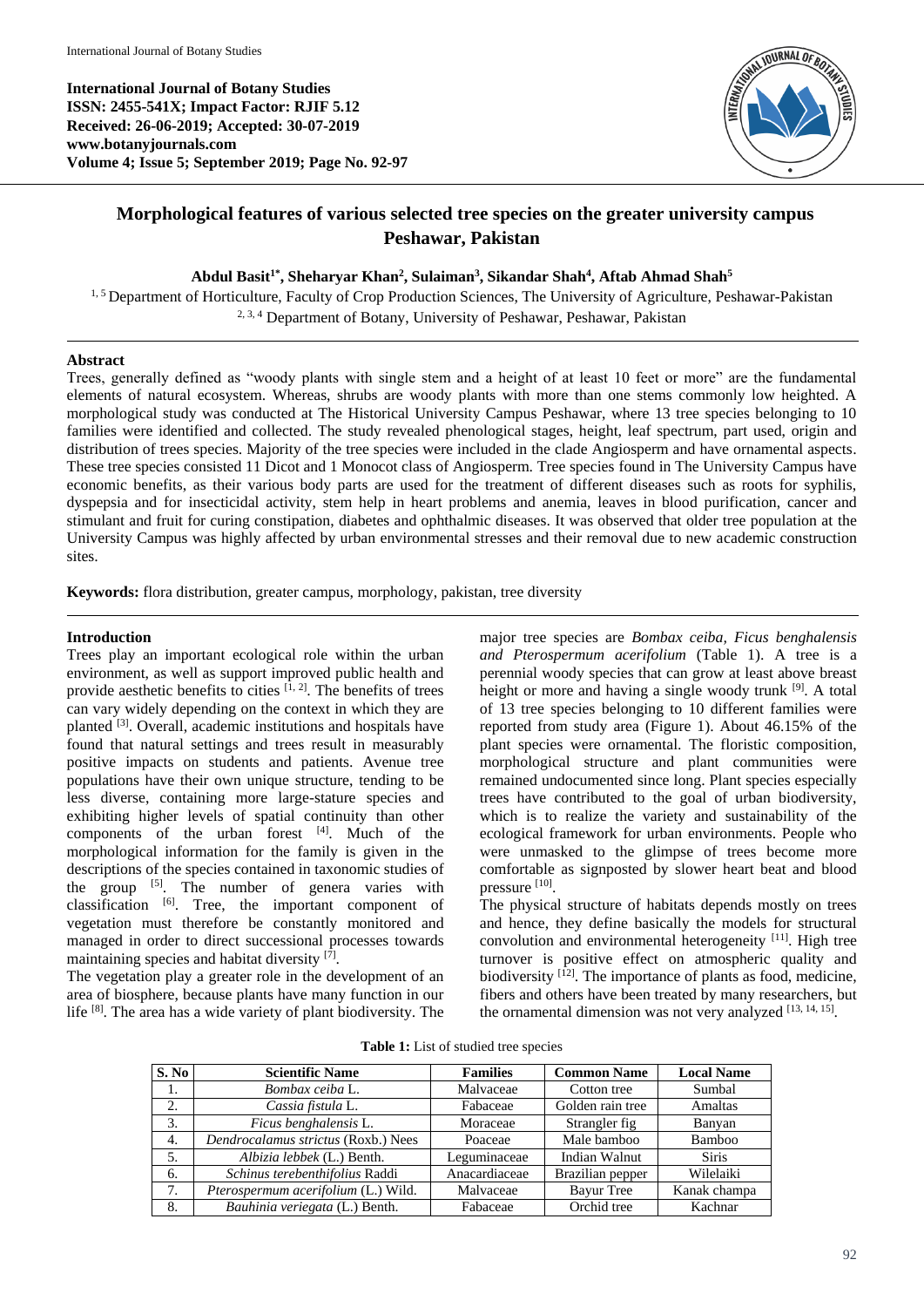|     | Melia azedarach L.                  | Meliaceae     | Chinaberry tree | Bakain        |
|-----|-------------------------------------|---------------|-----------------|---------------|
| 10. | Pinus roxburghii Sarg.              | Pinaceae      | Chir pine       | Nakhtar       |
| 11. | Lagerstroemia indica (L.) Pers.     | Lvthraceae    | Crape myrtle    |               |
| 12. | Dalbergia sissoo Roxb.              | Fabacea       | Rosewood        | Sheesham tree |
| 13. | Ailanthus altissima (Mill.) Swingle | Simaroubaceae | Tree of heaven  | Shandai       |



**Fig 1: Percentage of Families** 

### **Overview of the Greater University Campus Peshawar, Pakistan**

The Greater University Campus is located in the North West around 6 kilometers away from the city center on the main grand trunk road leading toward Khyber Pass in the capital city of Khyber Pakhtunkhwa, Peshawar, Pakistan. It is one of the oldest and historical campus having area of approximately  $1050$  acres  $(4 \text{ km}^2)$  comprises of  $515$  acres of academic buildings and 495 acres open spaces including sports grounds, lawns, gardens, parks and roads. About 1199 feet above the sea level. More than 1,500,000 square feet area of the campus is buildup which mainly consist of University of Agriculture, University of Peshawar, Islamia College, Pakistan forest institute, University of Engineering and Technology and Khyber Medical College. In Peshawar both the summer and winter weather are extreme, but due to huge plantation and tree cover the temperature is slightly less than the rest of the city. The number of academic as well as residential buildings has increased tremendously over a period of time, which is further boost up in the last decade. Except Agricultural University all other universities are short of open spaces mainly because of their locations. In rapidly changing environment like University Campus, trees are often removed or fatally damaged when they are located near new construction projects. Maintaining the campus tree resource requires significant effort by university planners to organize maintenance schedules around a sound campus tree policy and secure funds for new tree planting and arboricultural services. University planning decisions that maximize the effect of university tree resources will result in a cooler, healthier, and more pleasant environment.

#### **Materials and Methods Study area and data collection**

The study was carried out in University campus Peshawar (located at 34oN latitude, 71oE longitude with an altitude of 350 m above sea level and has a sub-tropical climate)  $[16]$ , the convenient 495 acres of open spaces including lawns, gardens, parks and road sides is covered by trees, bushes and hedges. The data collection was done by simple field

survey method at different phonological stages of different seasons.

## **Materials**

During plant collection various equipment's were used; Plant collection kit, cutter, knife, tags, notebook, pencil, polythene bags, plant presser, gloves, height meter, digital camera and herbarium sheet. For accurate and precise height measurement height meter were used and photography of plants were done with digital camera.

# **Identification and preservation**

The collected plants were shade dried in old newspapers in then mounted on herbarium sheets. The plants were identified (Photograph) with the help of available literature and Flora of Pakistan  $[17, 18]$  and deposited in Ornamental Nursery, Department of Horticulture, The University of Agriculture Peshawar, Pakistan.



**Photograph:** Collection of plants species for identification and studying their nature

# **Data analysis**

The data was graphically presented and summarized statistically using MS Excel 2013.

# **Results and Discussion**

The flora of University campus was unexplored since the study conducted on 129 wild plants by  $[19]$ . In the current study a total of 13 trees species belonging to 10 different families, in which 7.69% species was Gymnosperm and the remaining 92.30% of species was Angiosperms, which consist of 92.30% Dicots and only 7.69% Monocots (Table 2; Figure 2). <sup>[20]</sup> carried out study on ethno-medicinal plants and reported that majority of families (46) belonged to angiosperm. About 61.53% of tree species were cultivated and 38.46% were wild (Figure 2). Effective road side trees are usually upright and form to allow clearance for people, traffic and shade for the footpath. In term of height class distribution 7 specie was in the range of 7-20 and the remaining 6 specie in the range of 20-60 (Table 3; Figure 3). The tree observed with highest height was *Bombax ceiba*  and *Schinus terebenthifolius* was the smallest one*.* Majority of the tree species was in the tropical and subtropical region while few in the temperate region. Origin wise most of the tree species are restricted to Asia (Table 3).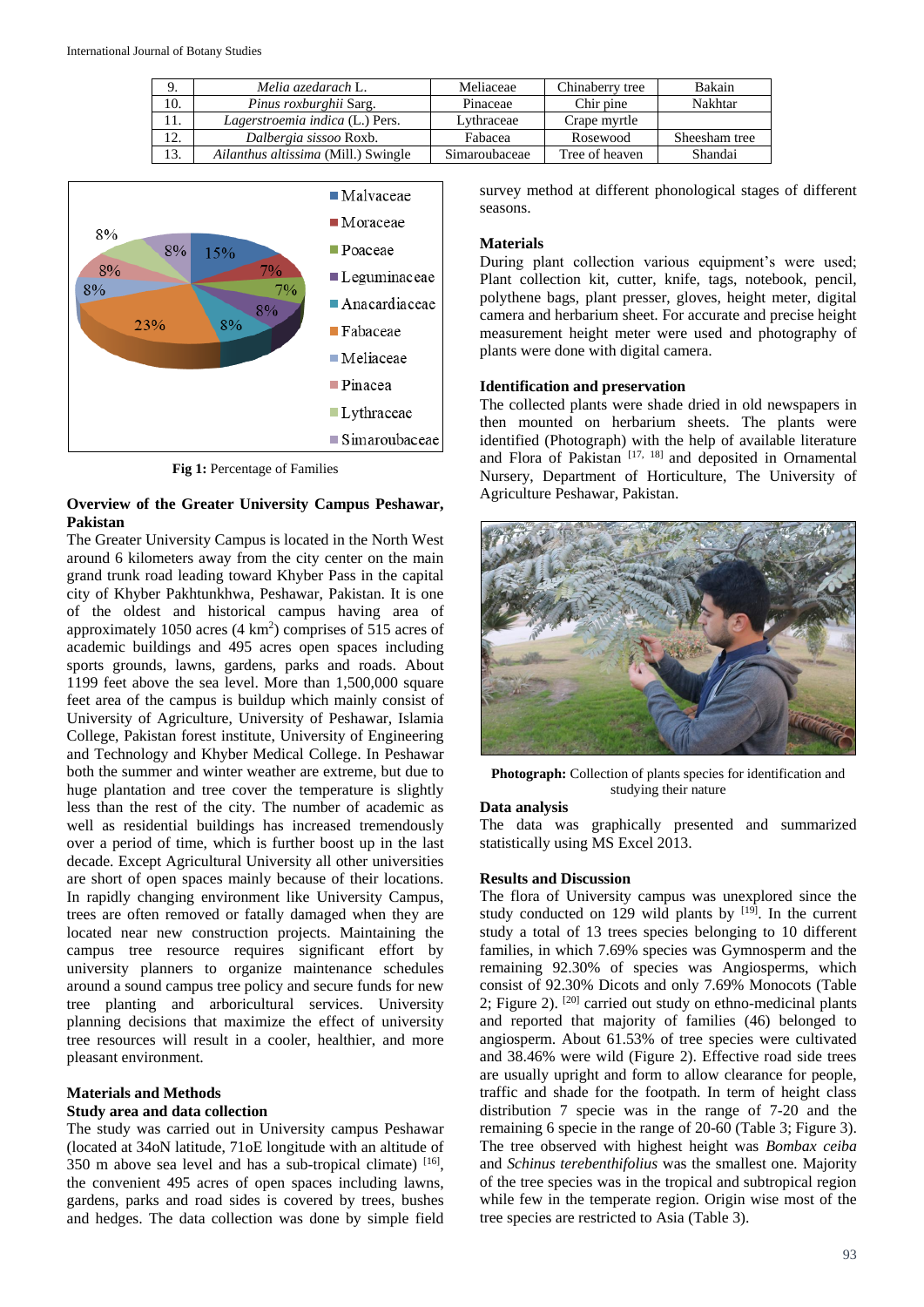

**Fig 2:** Avaliability and type of Angiosperms

These species were classified to various locations in the campus area like UAP, PFI, UET and UOP. Majority of trees type were of Deliquescent branching habit, which

resulted in round shapes while other were of the Excurrent branching habit due to which they were conoid shaped (Table 2). Trees species were collected in different phenological stages as mentioned in (Table 4) and 53.84% of tree species had Compound leaf and the remaining 45.15% contain Simple leaves. According to [21] who conducted study on leaf spectra and biomass, most of the studied species were of narrow leaves. Most of the trees have beautiful flowers which are ornamental in nature (Figure 5, 6). Other parts of the plants such as root, stem, leaves and fruit have medicinal value and used for curing of different ailments (Table 5). *Cassia fistula* could be used in the treatment of fever, constipation (Table 5), polyuria, diabetes, worm infestation, jaundice and cardiac diseases etc. Where the most important part of amaltas is considered to be its fruit pulp when dried  $[22]$ . Concluded from their study that selected plant (57) were used for different purposes i.e. ornamental, edible, wood and fuel, religious customs. Leaves of most plants could extensively be used in ethno-medicines while Roots eradication for medicinal purposes could affect the medicinal flora.



**Fig 3:** Height of tree species



**Fig 4:** Leaf type of tree species.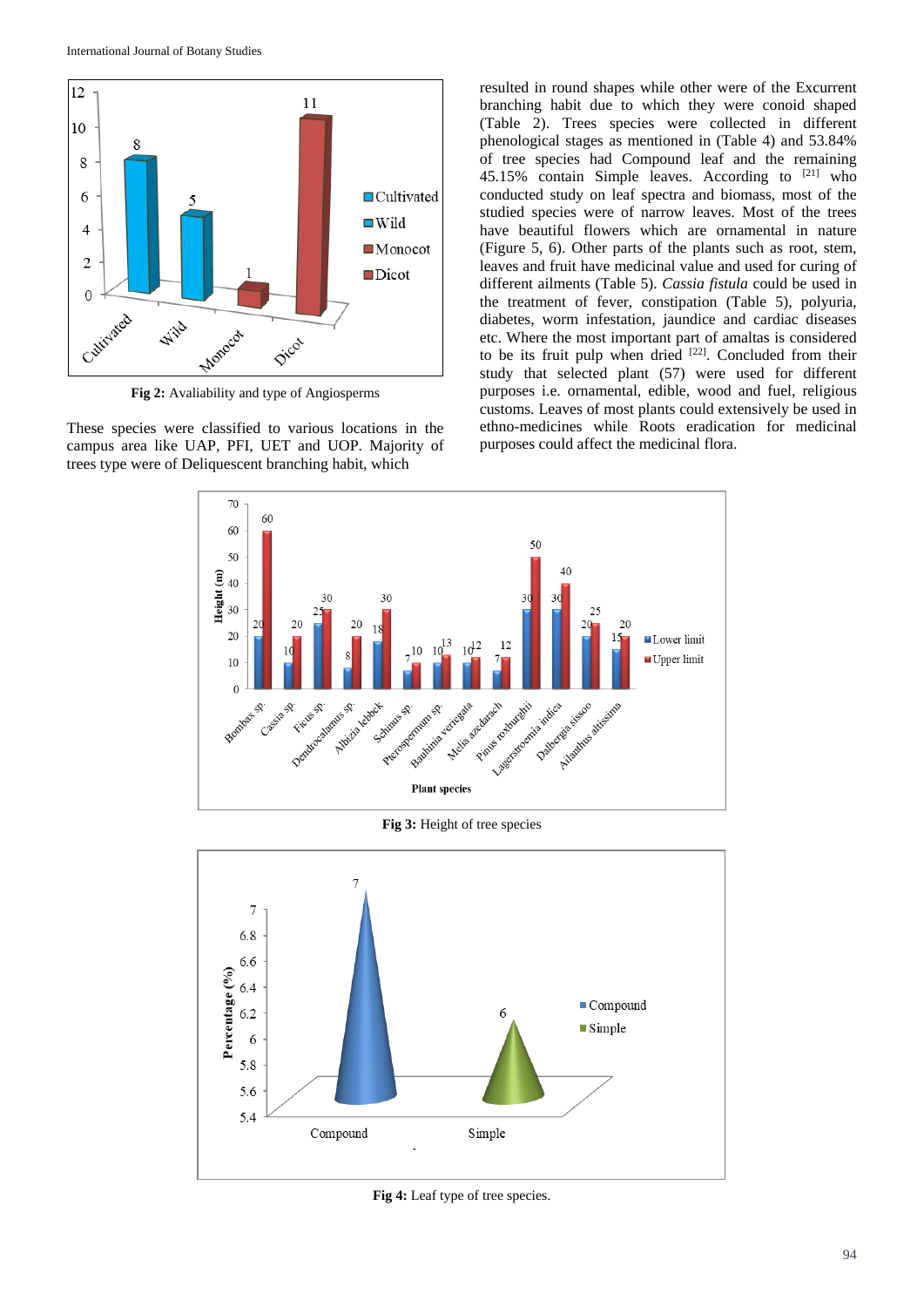

Fig 5: Cup Shaped Flower of *Bombax ceiba* **Fig 6:** Flower of Buhinia spp.

| S.No. | <b>Name</b>                         | <b>Plant type</b> | <b>Availability</b> | Angiosperm type | <b>Type of tree</b> |
|-------|-------------------------------------|-------------------|---------------------|-----------------|---------------------|
| 1.    | Bombax ceiba L.                     | Angiosperm        | Cultivated          | Dicot           | Excurrent           |
| 2.    | Cassia fistula L.                   | Angiosperm        | Wild                | Dicot           | Deliquescent        |
| 3.    | Ficus benghalensis L.               | Angiosperm        | Cultivated          | Dicot           | Deliquescent        |
| 4.    | Dendrocalamus strictus (Roxb.) Nees | Angiosperm        | Wild                | Monocot         |                     |
| 5.    | Albizia lebbek (L.) Benth.          | Angiosperm        | Cultivated          | Dicot           | Deliquescent        |
| 6.    | Schinus terebenthifolius Raddi      | Angiosperm        | Wild                | Dicot           | Small Shrub         |
| 7.    | Pterospermum acerifolium (L.) Wild. | Angiosperm        | Wild                | Dicot           | Deliquescent        |
| 8.    | Bauhinia veriegata (L.) Benth.      | Angiosperm        | Cultivated          | Dicot           | Deliquescent        |
| 9.    | Melia azedarach L.                  | Angiosperm        | Cultivated          | Dicot           | Deliquescent        |
| 10.   | Pinus roxburghii Sarg.              | Gymnosperm        | Cultivated          |                 | Excurrent           |
| 11.   | Lagerstroemia indica (L.) Pers.     | Angiosperm        | Cultivated          | Dicot           | Small Shrub         |
| 12.   | Dalbergia sissoo Roxb.              | Angiosperm        | Cultivated          | Dicot           | Deliquescent        |
| 13.   | Ailanthus altissima (Mill.) Swingle | Angiosperm        | Wild                | Dicot           | Deliquescent        |

### **Table 3:** Distribution, origin and height of studied tree species

| S. No | <b>Name</b>                         | <b>Distribution</b>             | Height(m) | Origin                                         |
|-------|-------------------------------------|---------------------------------|-----------|------------------------------------------------|
|       | Bombax ceiba L.                     | Tropical and subtropical region | $20 - 60$ | Asia                                           |
| 2.    | Cassia fistula L.                   | Tropical region                 | $10 - 20$ | India, Southeast Asia and Thailand             |
| 3.    | Ficus benghalensis L.               | Subtropical region              | $25 - 30$ | India                                          |
| 4.    | Dendrocalamus strictus (Roxb.) Nees | Tropical and subtropical region | $8 - 20$  | Southeast Asia and East Asia.                  |
| 5.    | Albizia lebbek (L.) Benth.          | Tropical and subtropical region | $18 - 30$ | Indomalaya, New Guinea and Northern Australia. |
| 6.    | Schinus terebenthifolius Raddi      | Tropical or Subtropical region  | $7 - 10$  | Brazil, Alagoas and Bahia.                     |
| 7.    | Pterospermum acerifolium (L.) Wild. | Tropical and subtropical region | $10 - 13$ | Southeast Asia, India and Burma.               |
| 8.    | Bauhinia veriegata (L.) Benth.      | Tropical and subtropical region | $10 - 12$ | China, Southeast Asia and indian subcontinent. |
| 9.    | Melia azedarach L.                  | Subtropical climatic zone       | $7 - 12$  | Indonesia, Malaysia, Australia and Asia.       |
| 10.   | Pinus roxburghii Sarg.              | Temperate region                | $30 - 50$ | Pakistan, India, Nepal and Bhutan.             |
| 11.   | Lagerstroemia indica (L.) Pers.     | Temperate zone                  | $30 - 40$ | Southeast Asia, Northern Australia and Oceania |
| 12.   | Dalbergia sissoo Roxb.              | Tropical and subtropical        | $20 - 25$ | Pakistan, India and Southern Iran              |
| 13.   | Ailanthus altissima (Mill.) Swingle | Temperate region                | $15 - 20$ | Central China and Taiwan                       |

| <b>Table 4:</b> Phenology and leaf type of tree species |
|---------------------------------------------------------|
|---------------------------------------------------------|

| S.No. | <b>Name</b>                         | <b>Phenology</b>            | Leaf type |
|-------|-------------------------------------|-----------------------------|-----------|
| 1.    | Bombax ceiba L.                     | <b>January to March</b>     | Compound  |
| 2.    | Cassia fistula L.                   | April to June               | Compound  |
| 3.    | Ficus benghalensis L.               | Spring                      | Simple    |
| 4.    | Dendrocalamus strictus (Roxb.) Nees | November to April           | Simple    |
| 5.    | Albizia lebbek (L.)Benth.           | September to October        | Compound  |
| 6.    | Schinus terebenthifolius Raddi      | <b>August to November</b>   | Compound  |
| 7.    | Pterospermum acerifolium (L.) Wild. | December to July            | Simple    |
| 8.    | Bauhinia veriegata (L.)Benth.       | January to April            | Simple    |
| 9.    | Melia azedarach L.                  | March to April              | Compound  |
| 10.   | Pinus roxburghii Sarg.              |                             | Simple    |
| 11.   | Lagerstroemia indica (L.) Pers.     | Spring and summer<br>months | Simple    |
| 12.   | Dalbergia sissoo Roxb.              | March to May                | Compound  |
| 13    | Ailanthus altissima (Mill.) Swingle | April to July               | Compound  |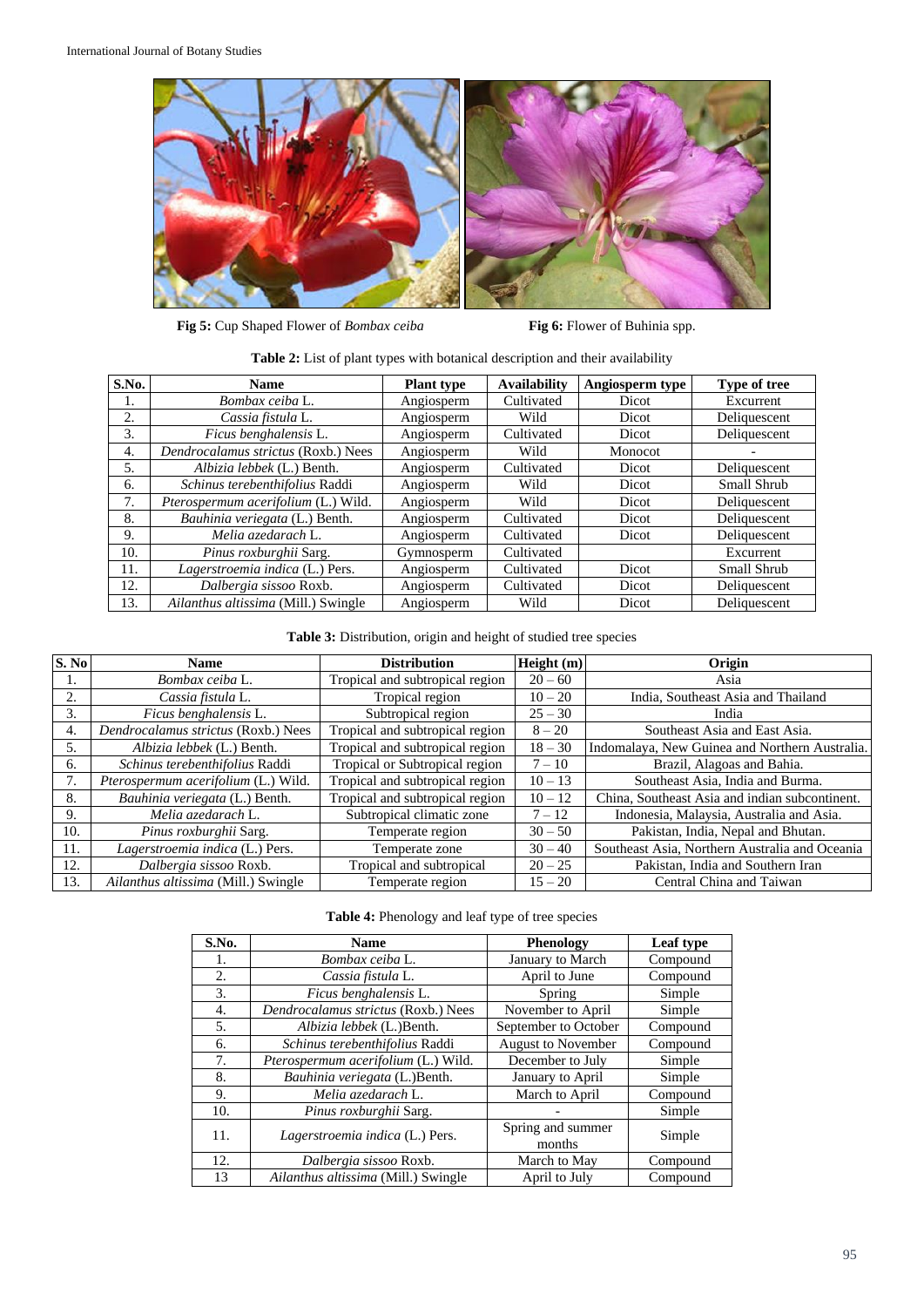| S. No.           | <b>Name</b>                              | <b>Parts Used</b>                            |                                      |                                                          |                                                          |        |  |  |
|------------------|------------------------------------------|----------------------------------------------|--------------------------------------|----------------------------------------------------------|----------------------------------------------------------|--------|--|--|
|                  |                                          | <b>Stem</b><br><b>Roots</b><br><b>Leaves</b> |                                      | Fruit                                                    | <b>Ornamental</b>                                        |        |  |  |
| 1.               | Bombax ceiba L.                          | Seminal disorders                            | Applied on wounds                    | <b>Blood</b> purification                                |                                                          | $^{+}$ |  |  |
| $\overline{2}$ . | Cassia fistula L.                        | <b>Syphilis</b>                              | <b>Running Nose</b>                  | Skin disorders                                           | Curing constipation                                      | $+$    |  |  |
| 3.               | Ficus benghalensis L.                    | Bonsai                                       | Timber and fuel                      | Dysentery and diarrhea                                   | Sweetish flavor                                          | ۰.     |  |  |
| 4.               | Dendrocalamus strictus<br>(Roxb.) Nees   | Venereal diseases                            | Sticks, basket and<br>ladders        | Cancer                                                   |                                                          |        |  |  |
| 5.               | Albizia lebbek (L.) Benth.               | Soil erosion control                         | Soap and tanning                     | Mulch and green manure                                   | Scrofula                                                 | $+$    |  |  |
| 6.               | Schinus terebenthifolius<br>Raddi        |                                              | Heart problems                       | Menstrual cycle                                          | Against bacteria which break<br>tissues                  | $+$    |  |  |
| 7.               | Pterospermum acerifolium<br>$(L.)$ Wild. | Antidote to<br>poisoning and<br>wounds       | Inteststinal complaint<br>and Anemia | Packaging of materials                                   |                                                          |        |  |  |
| 8.               | Bauhinia veriegata (L.)<br>Benth.        | Antidote to snake<br>poison and dyspepsia    | Astringents                          | Vegetables                                               | Vegetables                                               | $+$    |  |  |
| 9.               | Melia azedarach L.                       | Purgative and<br>vermifuge                   | Timber                               | Remedial and production of milk                          | Outdoor decoration                                       |        |  |  |
| 10.              | Pinus roxburghii Sarg.                   | Vanillin used for<br>flavoring               | Resin                                | Dye and chemical terpene used<br>for Allelophatic effect | Emergency food and fuel                                  |        |  |  |
| 11.              | Lagerstroemia indica (L.)<br>Pers.       | Astringent, de<br>toxicant                   | Timber                               | Hydrogogue and drastic purgative                         | Blood pressure, diabetes and<br>dissolving kidney stones | $+$    |  |  |
| 12.              | Dalbergia sissoo Roxb.                   | Insecticidal activity                        | Timber and fuel                      | Stimulant, gonorrhea and wounds                          | Pesticide                                                | $\sim$ |  |  |
| 13.              | Ailanthus altissima (Mill.)<br>Swingle   | Curing mental illness                        | Fuel                                 | Production of milk                                       | Ophthalmic diseases and<br>dysentery                     |        |  |  |

**Table 5:** List of different parts of the studied trees used for various purposes

### **Conclusion and Recommendation**

It was observed that University campus is rich and high in trees diversity. Majority of the trees were in height range of 10–20m and are in mature stage. Being an educational site trees are mostly planted for ornamental purposes, shade and aesthetic values. Trees are the resources that control environmental pollution, soil erosion and temperature regulation. The research area is under immense construction pressure due to which regeneration of trees has been preventing. Therefore, it is recommended that scientific management of regeneration may enhance the tree diversity in the campus. Hence, reforestation as a conservation technique required to be used for protecting the threaten trees to grant these resources to the future generation. Threatened and endangered tree species on campus should be properly protected to maintain urban tree diversity and prevent their total removal as a result of developmental projects.

#### **Authors' contributions**

Conceived and designed the experiments: A Basit, Performed the experiment: A Basit & AA Shah, Analyzed the data: A Basit, S Khan & Sulaiman, Contributed materials**/**tools: A Basit, S Khan & S Shah, Wrote the article: A Basit, Shehryar & Sulaiman.

#### **References**

- 1. Nowak DJ, Crane DE, Stevens JC, Hoehn RE, Walton JT, Bond J. *et al* A ground-based method of assessing urban forest structure and ecosystem services. Arboriculture and Urban Forestry. 2008; 34(6):347- 358.
- 2. McPherson EG, Simpson JR. Potential energy savings in buildings by an urban tree planting program in California. Urban Forestry & Urban Greening. 2003; *2*(2):73-86.
- 3. Hale J, Pugh T, Sadler J, Boyko C, Brown J, Caputo S. *et al*. Delivering a Multi-Functional and Resilient Urban Forest. Sustainability. 2015; 7(4):4600-4624.
- 4. Jim CY, Liu HT. Species Diversity of Three Major Urban Forest Types In Guangzhou City, China. Forest Ecol Mng. 2001; 146:99-114.
- 5. Prance GT. Flora da Reserva Ducke, Amazonas. Brasil: Chrysobalanaceae. Rodriguésia. 2007; 58(3):493-531.
- 6. Sothers C, Prance GT, Chase MW. Towards a monophyletic Licania a new generic classification of the polyphyletic Neotropical genus Licania (Chrysobalanaceae). Kew Bull. 2016; 71(4):58. https://doi.org/10.1007/s12225-016-9664-3.
- 7. Attua EM, Pabi O. Tree species composition, richness and diversity in the northern forestsananna ecotone of Ghana. J Applied Biosci. 2013; 69:5437-5448.
- 8. Mathur A. A study of some plants of Economic Importance and their values in JIET Campus, 2017.
- 9. AZA H, ULLAH A. Diversity and economic importance of tree species in the Peshawar Cantonment, Khyber PakhtunKhwa, Pakistan. J Sc & Tech. 2015; 39(2):1-12*.*
- 10. Ulrich RS. Natural versus Urban Scenes: Some Psychophysiological Effects. Envir & Behavior. 1981; 13(5):523-556.
- 11. Singh S, Malik ZA, Sharma CM. Tree species richness, diversity, and regeneration status in different oak (*Quercus* spp.) dominated forests of Garhwal Himalaya, India. J Asia-Pacific Biodiversity. 2016; 9(3):293-300.
- 12. MA. Huston. Biological diversity. The coexistence of species on changing landscapes, xix, 681 p. Cambridge University Press, 1994. Price £60.00. J Marine Biological Assoc UK. 1995; 75(1):261-261.
- 13. Nirmal KJI, Soni H, Kumar RN. Aesthetic values of selected floral elements of Khatana and Waghai forests of Dangs, Western Ghats. Indian J Tradit Knowl. 2005; 4(3):275-286.
- 14. Dafni A, Lev E, Beckmann SU, Eichberger C. Ritual plants of Muslim graveyards in northern Israel. J Ethnobiol Ethnomed. 2006; 2:38. J.A. Hurrell.
- 15. Kumbhar BA, Dabgar PK. Study of aesthetic values of some traditional worshiping plants of Dang District. Int J Sci Res. 2014; 3(4):46-47.
- 16. Ahmad M, Khattak MR, Jadoon SA, Rab A, Basit A, Ullah I. *et al*. Influence of zinc sulphate on flowering and seed production of flax (*Linum usitatissimum* L.): A medicinal flowering plant. Int J Biosci. 2019; 14(4):464-476.